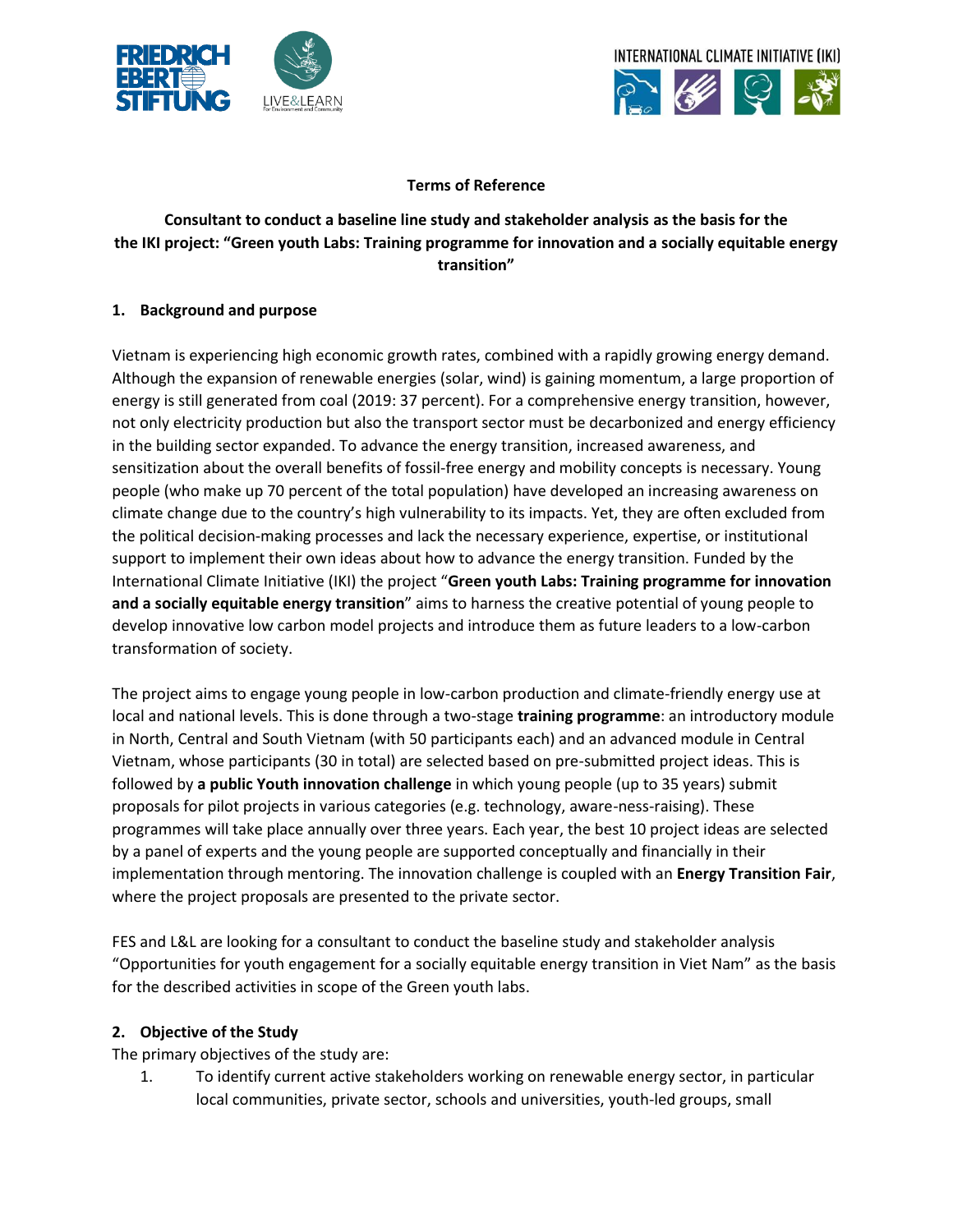



businesses or community-based organizations and analyze their perspectives and interests, and prioritize stakeholder relevance

- 2. To provide recommendations for entry points for FES that can help to reach the target audience of the programme and promote a socially equitable energy transition in Vietnam under special recoginition of the Vietnamese context and bottom-up approaches and social inclusiveness
- 3. To build and track valuable connections with selected key stakeholders (individuals, and entities concerned with the topic of an inclusive energy transition on the local, national, regional levels that can be tapped into for communicational and operational purposes)

## **Definition of terms**

The term "socially equitable energy transition" is understood as an energy system based on energy democracy and involvement of all groups society for energy access while considering climate and environmental impacts. The term encompasses but also goes beyond the idea of a "just transition", a concept coined by the trade unions and aiming to heighten environmental protection while supporting workers and communities in the transition process. "Energy transition" is understood as both phasingout coal and phasing-in renewable energies.

## **3. Scope of the baseline study**

This study will cover the following parts: (1) An overview of current stakeholders working in energy sector and their capacities including their roles, power dynamics, linkages and potential involvement in dealing with thematic areas related to just energy transition. Stakeholders may include relevant authorities and governmental agencies, in particular local communities, youth groups, universities and research organizations, media agencies and private sectors according to their main field of activities (advocacy work, public awareness, innovation, CSR). (2) Recommendations for FES for entry points and list of contacts, political avenues and platforms that would likely receive popular and/or political support for a socially equitable energy transition in Vietnam.

| <b>Task</b>                          | <b>Deadline</b>  | <b>Number of</b> |
|--------------------------------------|------------------|------------------|
|                                      |                  | working days     |
| Develop the outline                  |                  |                  |
| Desk review                          | 15 December 2021 | 3                |
| Interview with relevant stakeholders | 15 December 2021 | 2                |
| Compose 1 <sup>st</sup> draft        | 21 December 2021 | 2                |
| Finalize the study                   | 27 December 2021 | 2                |
| <b>Total</b>                         |                  | 10               |

## **4. Project details and contents of the proposal**

The selected applicant will be responsible for preparing and conducting the research and producing written outputs, which fulfill the specified purpose with the provided definitions in mind. Applicants are